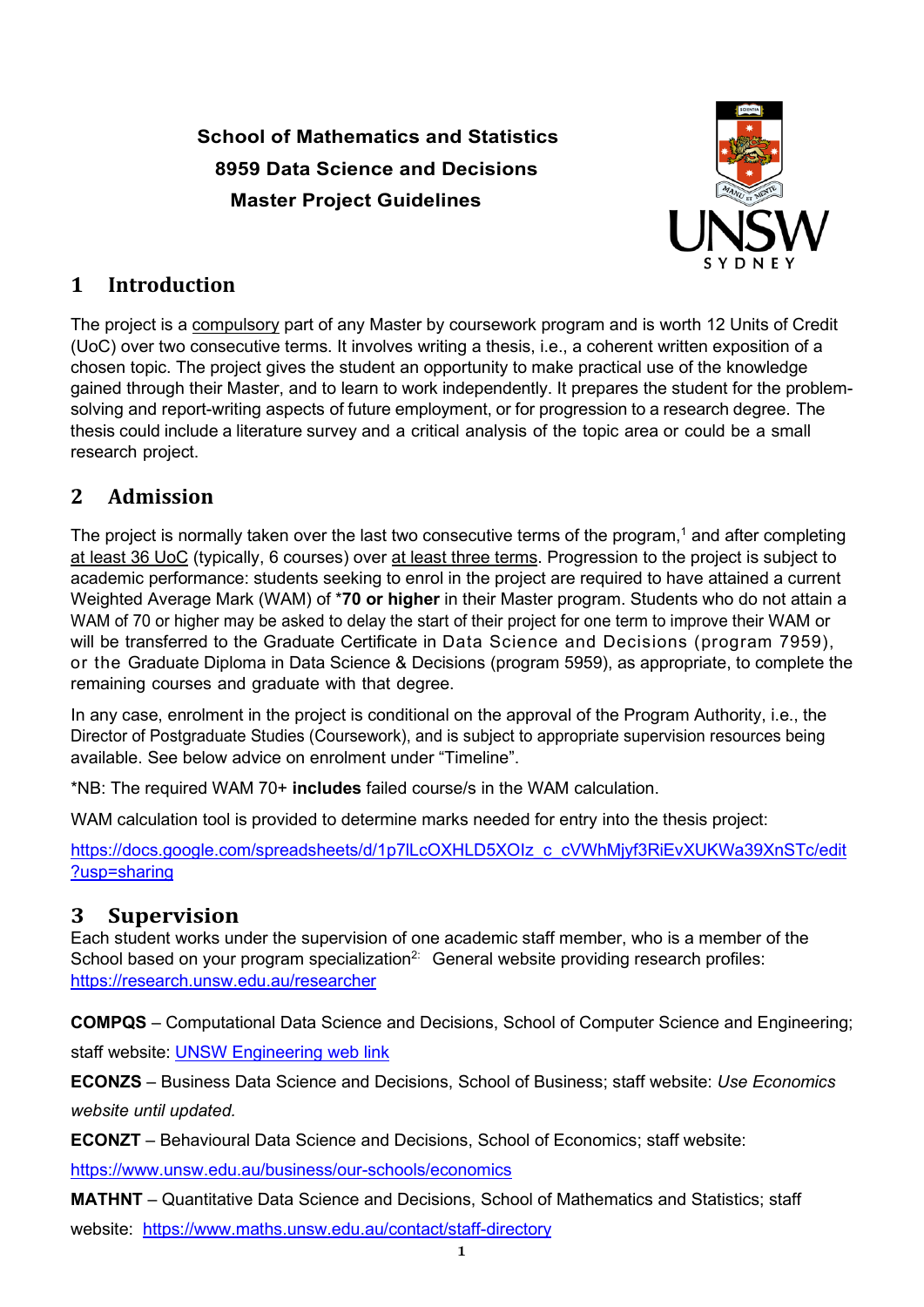The supervisor is expected to help select the project topic, direct the student to useful references on the topic, help explain difficult points, provide adequate feedback onthe progress of the project (both in terms of the timing and comments), read and comment on drafts of the thesis, and give general advice. The student is expected to generate much of the direction for the project and is assumed to be able to work independently for most of the time.

Members of the School are flexible about the range of research areas in which they will supervise students. Prospective students should start talking to staff members about possible topics as early as possible. Ideally, a decision about the supervisor and the topic should be made before the beginning of the first term of the project, this to facilitate a smooth start. Supervision by individual staff members is conditional on staff agreement (see Form1 on the course Moodle page). As a tip, please take some time to find the right supervisor that best relates to your interests and create an individual email to explain the research interest and how it relates to the Supervisors research, we find this practice more successful and better than a generic email to all suitable staff.

### **4 Timeline**

Students who have met the entry requirements will be provided class permission to enrol and will be notified via their student email account. Students should enrol in DATA5011 ('Data Science and Decisions Project A') as part of their program. Then, they should complete Form 1 task in Moodl**e**, which requires details of your thesis topic and supervision. Information in Moodle will need to be finalized approximately 1 - 2 weeks prior to the start of Term.

2In certain circumstances, when it is in the obvious interest of the project, a co-supervisor may be appointed. The co- supervisor can be another staff member of the School, or an academic from another UNSW School/Faculty. Co-supervision must be approved by the Director of Postgraduate Studies (Coursework).

At the start of the second term of their project, students will be automatically enrolled into DATA5012 ('Data Science and Decisions Project B') as part of their program. This will communicated by email and is subject to enrolment post census date in DATA5011 the term prior. Toward the end of the second term, students need to obtain approval from their supervisor to submit their thesis, prior to submission, by completing Form 2 task in Moodle, which is approval to submit their Masters Thesis, this is finalized in Moodle by the end of Week 8 of the final term of the project. Theses submitted without the approval of the supervisor through Form 2 task in Moodle, will not be assessed. Students should ensure that their supervisor has sufficient time in which to provide feedback on final drafts of their thesis prior to Week 8. Students who do not get their supervisor's approval for submitting, will normally be awarded with the Graduate Diploma in Data Science and Decisions (program 5959).

The due date for submission of the thesis is normally **4.00PM on the final day of Week 10 of the final term of the project**.

After consultation with the Supervisor, the Director of Postgraduate Studies (Coursework) may approve an extension of time to submit the thesis (no greater than 4 weeks) on the grounds of illness, accident, disability, bereavement or other compassionate circumstances that have affected a student's work in more than in a minor way.<sup>4</sup> In granting the extension, the Director of Postgraduate Studies (Coursework) is to ensure the length of the extension is commensurate with the time the student was unable to work on their project and the extension does not unduly advantage the student over those who submitted in accordance with the initial deadline. Importantly, late thesis submission, even when approved by the Director of Postgraduate Studies (Coursework), is likely to delay the student's graduation. Due to sponsorships and visa requirements, international students are required to gain approval from the UNSW International Student Experience Unit (ISEU, [https://student.unsw.edu.au/international\)](https://student.unsw.edu.au/international) prior to the extension request.

<span id="page-1-0"></span><sup>1</sup>For part-time students, the project terms - up to 4 - must be consecutive as well.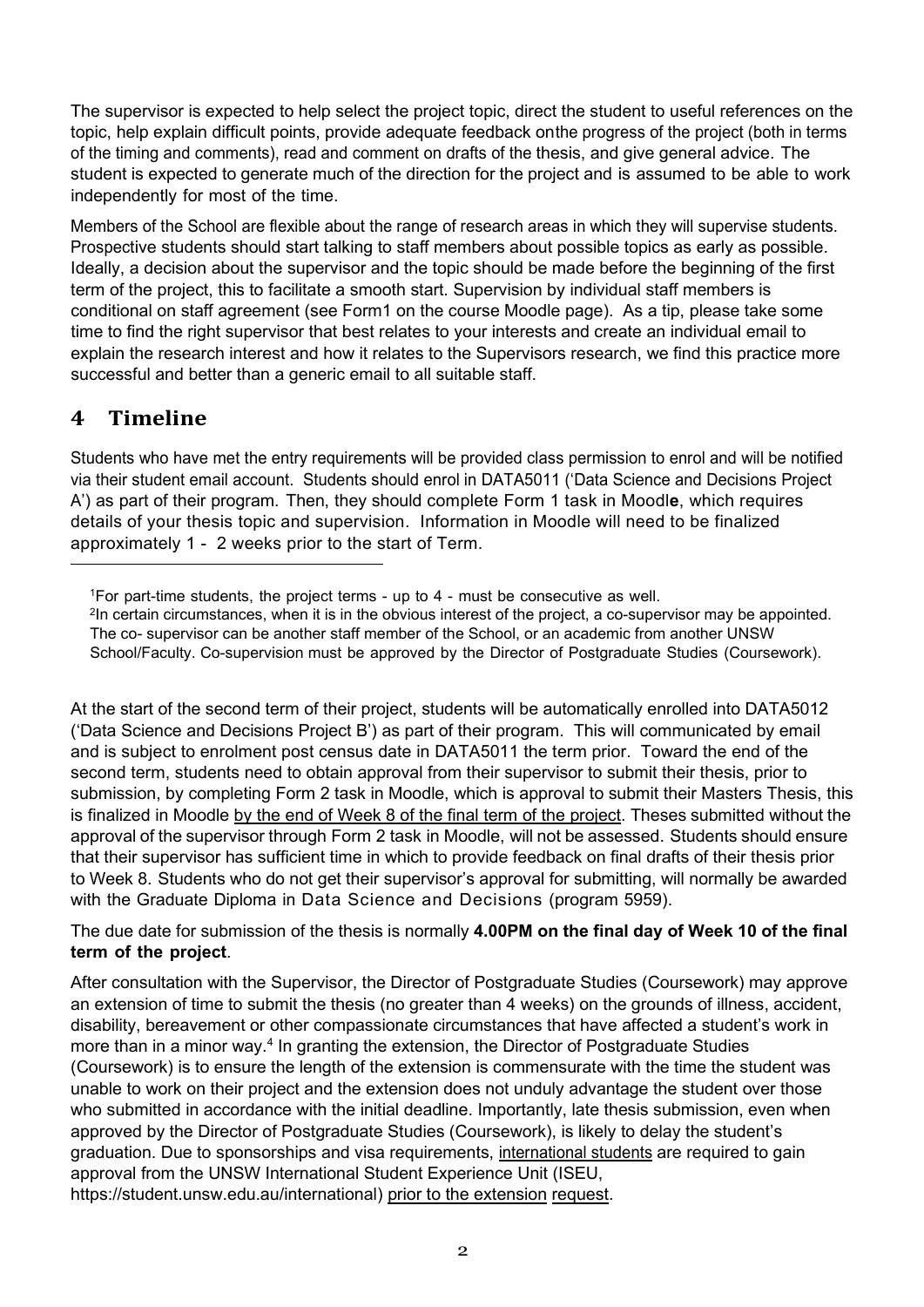If the thesis is submitted late with no good reason, the following rule will be applied. The final project mark *F* will be calculated as

*R* if *R* < 50*,*<br>50 + (*R* − 50)*e*<sup>-0.03×n</sup> if *R* ≥ 50*.* 50 + (*R −* 50)*e<sup>−</sup>*0*.*03*×n* if *R ≥* 50*,*

where *R* is the recommended mark before taking lateness into account, and *n* is the number of days thatthe thesis is overdue.

In agreement with the above, the students should conform to the following timeline. "T1" refers to the first project term, "T2" refers to the final project term. For part-time students, this timeline should be adapted pro rata.

<span id="page-2-0"></span>3Forms can be downloaded from the School website.

<sup>4</sup>This does not apply to anything that affects a student's work. For instance, the University expects that employmentrelated matters will not affect a student's study. Anything related to a student's social, or sporting life is also not included.

| Before the start of T1,                                                 | Talk to staff members about potential project topics, and select a potential<br>supervisor     |
|-------------------------------------------------------------------------|------------------------------------------------------------------------------------------------|
| ideally during the previous term<br>Two weeks<br>before the start of T1 | Complete Form 1 in Moodle, nominating the supervisor and<br>formalising the topic              |
| T1                                                                      | Research, reading, discussion and understanding of the topic                                   |
| By the beginning of T2                                                  | Outline of project and significant piece of writing                                            |
| T <sub>2</sub>                                                          | More reading and deeper understanding of the topic, writing of the thesis                      |
| Around Week 6, T2                                                       | Give substantial draft to supervisor for approval of submission                                |
| By the end of Week 8, T2                                                | Complete Form 2 in Moodle, attesting the supervisor's approval<br>for submission of the thesis |
| 4.00PM, Friday, Week 10, T2                                             | Submission of the thesis                                                                       |
| Study period, T2                                                        | Oral presentation of the thesis (see Section 6 below)                                          |

#### **5 Thesis format**

The thesis should be in 12pt font, singly spaced (or one-and-a-half spaced). Typically, a thesis should be between 40 and 60 pages in length.<sup>5</sup> Students must typeset their thesis using appropriate mathematical typesetting software, normally LaTeX. The software to be used should be discussed and agreed with the supervisor at the commencement of the project. Students should allow for time to become conversant with the typesetting software. The thesis should be organised as follows:

• A cover page, showing (1) the UNSW crest; (2) the full title of the project; (3) the name of thestudent; (4) the name of the supervisor; (5) "School of Mathematics and Statistics, UNSW Sydney";

(6) the month and the year of submission; (7) "Submitted in partial fulfilment of the requirementsof the degree of" the degree.

- The plagiarism form, where the student declares that the thesis is their own work (see Section [7\);](#page-4-0)
- (optional) A statement acknowledging the exten<del>t</del> and nature of any assistance received in the pursuit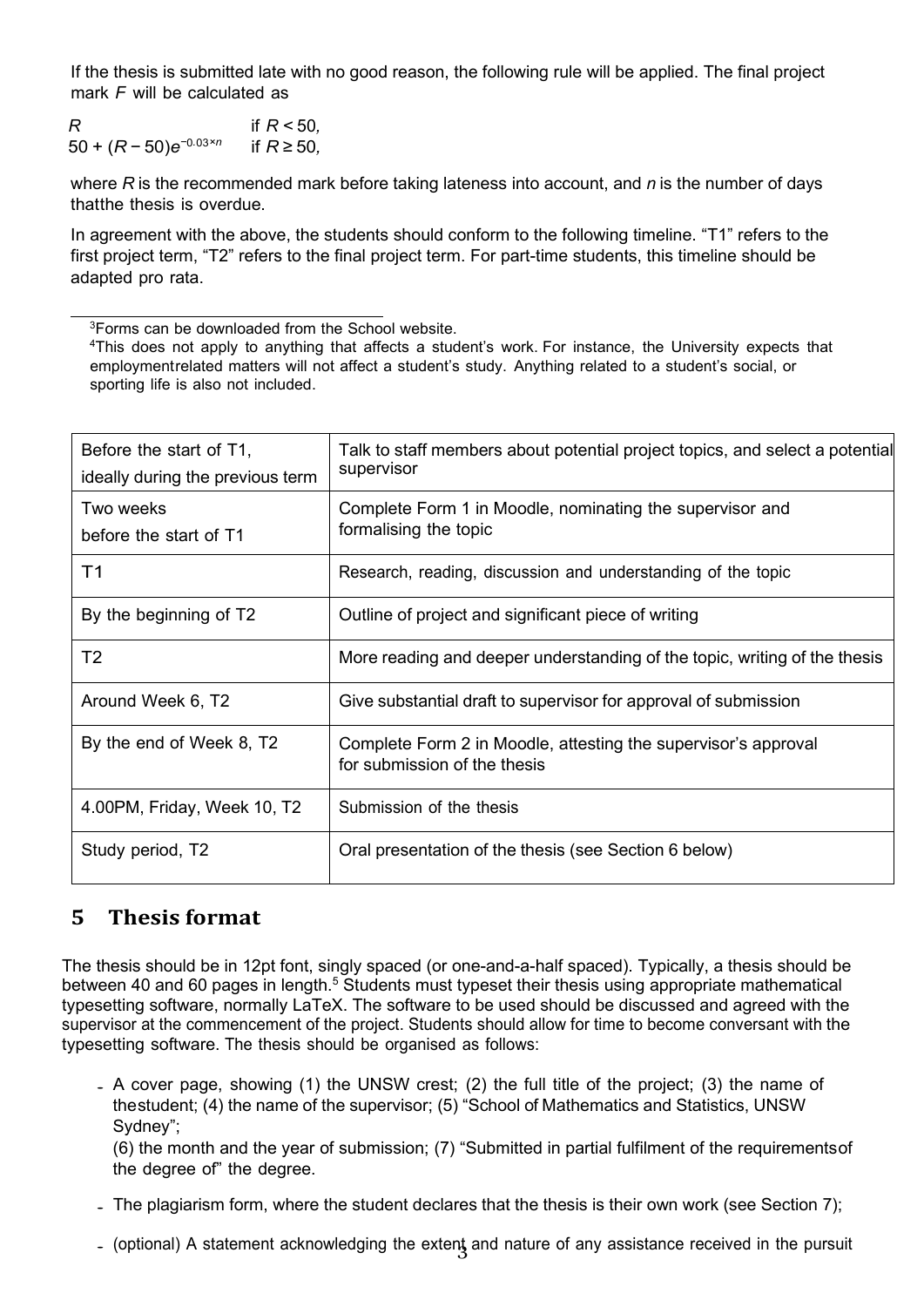of the project.

- An abstract, concisely describing the content, scope, and results of the project.
- A table of contents.
- The thesis body organised in several chapters (including an introduction and <sup>a</sup> conclusion).
- <sup>A</sup> reference list, including all the references cited in the thesis and arranged alphabetically by author.

The following skeleton LaTeX file has been created to help students get started:

• [unsw-sms-masters-thesis-template.tex](http://www.maths.unsw.edu.au/sites/default/files/unsw-sms-masters-thesis-template.tex)

This LaTeX template works in conjunction with the following UNSW crest files and UNSW thesis style file (adapted for the School):

<span id="page-3-1"></span><sup>5</sup>In certain circumstances, when it is in the obvious interest of the project, the thesis can be shorter or longer. This shouldbe discussed with and approved by the supervisor and the Director of Postgraduate Studies (Coursework).

- [unsw-crest.pdf](http://www.maths.unsw.edu.au/sites/default/files/unsw-crest.pdf)
- [unsw-crest.eps](http://www.maths.unsw.edu.au/sites/default/files/unsw-crest.eps)
- [unswthesis.cls](http://www.maths.unsw.edu.au/sites/default/files/unswthesis.cls)

NB: These files need to be saved in the same folder as unsw-sms-masters-thesis-template.tex for correct compilation.

Students are required to submit two electronic (in pdf format) copies of their thesis through the Moodle course page, by the set deadline. A submission link (usually through Turnitin) will be provided. It is the student's responsibility to allow sufficient time before the submission deadline of Week 10.

#### <span id="page-3-0"></span>**6 Assessment**

The thesis will be assessed for quality in four major areas, each of which being equally important:

- Exposition: structure and presentation of the thesis, including definition of the problem, organisation of the argument, clarity in terms of writing style and illustrative materials.
- Literature coverage: sufficient introductory and summary material, position of the topic in a wider context, review, and critique of relevant literature in the field.
- Critical analysis and insight: understanding of the problem and/or model, justification and implementation of the appropriate method and techniques, quality of the discussion (analysis and interpretation), appropriateness of conclusions and recommendations.
- Originality: new contribution by way of modifying or extending earlier methods, by developing new examples, or by application to a new area.

Normally, the thesis will be assessed by two reviewers, one being the supervisor and the other being another academic member of the School nominated by the supervisor. $6$  Both reviewers will provide a written assessment and mark based on the above criteria. Each mark contributes 40% toward the final mark.

#### **7 Oral presentation**

4 presentation of 15 minutes on their thesis to staff members of the School, interested visitors and otherTypically, in the term study period following the submission of the thesis, the student gives an oral